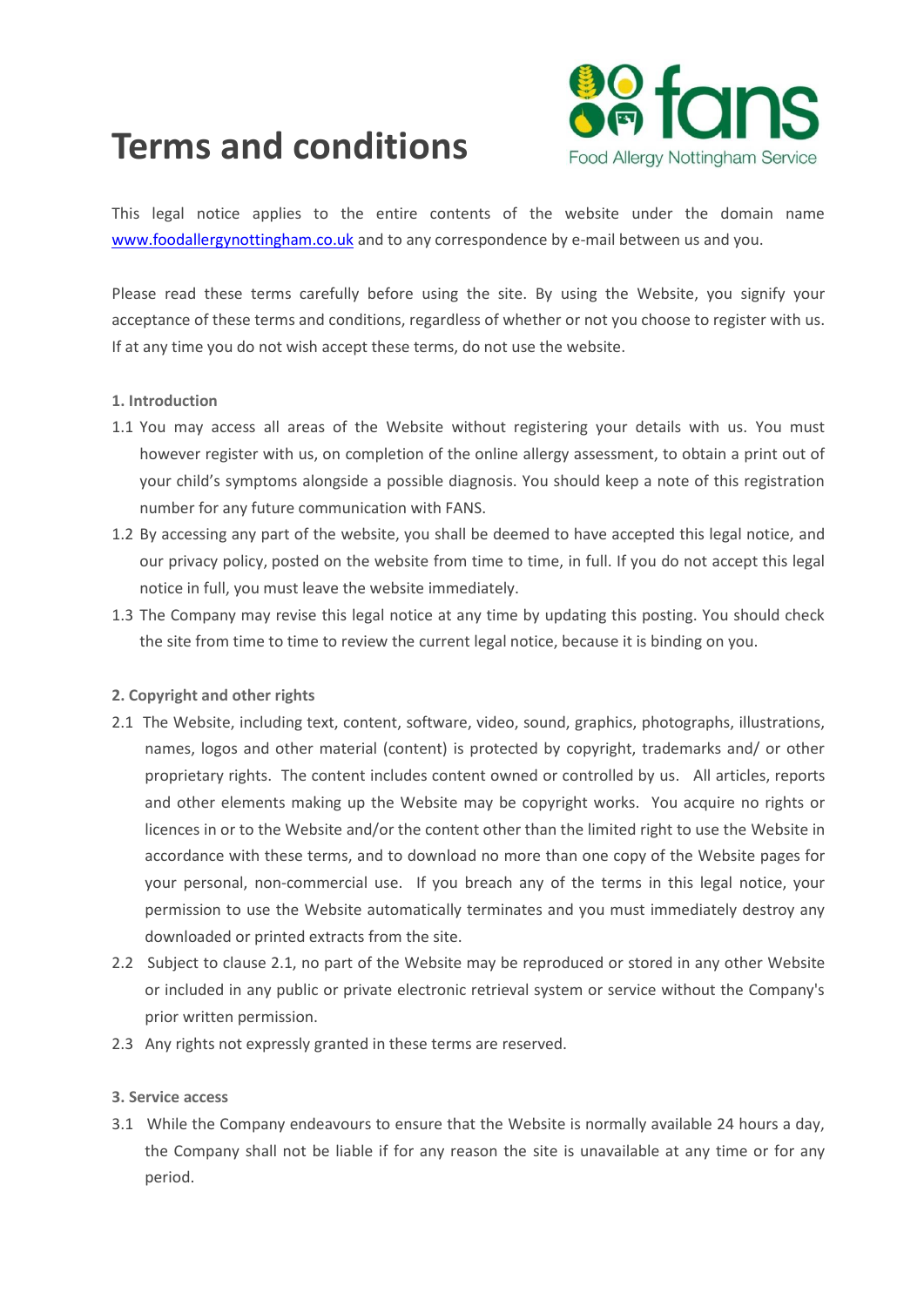3.2 Access to the Website may be suspended temporarily and without notice in the case of system failure, maintenance or repair or for reasons beyond the Company's control. 3.3 We have no control over or responsibility for your ability to connect to the Internet.

#### **4. Information on the site**

- 4.1 While we have endeavoured to ensure the accuracy of information on the Website, the Company do not guarantee or give any warranty as to the accuracy, timeliness or completeness of any information or material on the Website. The material on the Website is provided "as is", without any conditions, warranties or other terms of any kind.
- 4.2 The Company may make changes to the material on the Website at any time without notice. The material on the Website may be out of date, and the Company makes no commitment to update such material.

#### **5. Visitor material and conduct**

- 5.1 Other than personally identifiable information, which is covered under our Privacy Policy, any material you transmit or post to the Website shall be considered non-confidential and nonproprietary. The Company shall have no obligations with respect to such material. The Company and its designees shall be free to copy, disclose, distribute, incorporate and otherwise use such material and all data, images, sounds, text and other things embodied therein for any and all commercial or non-commercial purposes.
- 5.2 You are prohibited from posting or transmitting to or from the Website any material: (a) that is threatening, defamatory, obscene, indecent, seditious, offensive, pornographic, abusive, liable to incite racial hatred, discriminatory, menacing, scandalous, inflammatory, blasphemous, in breach of confidence, in breach of privacy or which may cause annoyance or inconvenience; or
	- (b) for which you have not obtained all necessary licences and/or approvals; or

(c) which constitutes or encourages conduct that would be considered a criminal offence, give rise to civil liability, or otherwise be contrary to the law of or infringe the rights of any third party, in any country in the world; or

(d) which is technically harmful (including, without limitation, computer viruses, logic bombs, Trojan horses, worms, harmful components, corrupted data or other malicious software or harmful data).

- 5.3 You may not misuse the Website (including, without limitation, by hacking or denial of service attacks).
- 5.4 The Company shall fully co-operate with any law enforcement authorities or court order requesting or directing the Company to disclose the identity or locate anyone posting any material in breach of clause 5.2 or clause 5.3.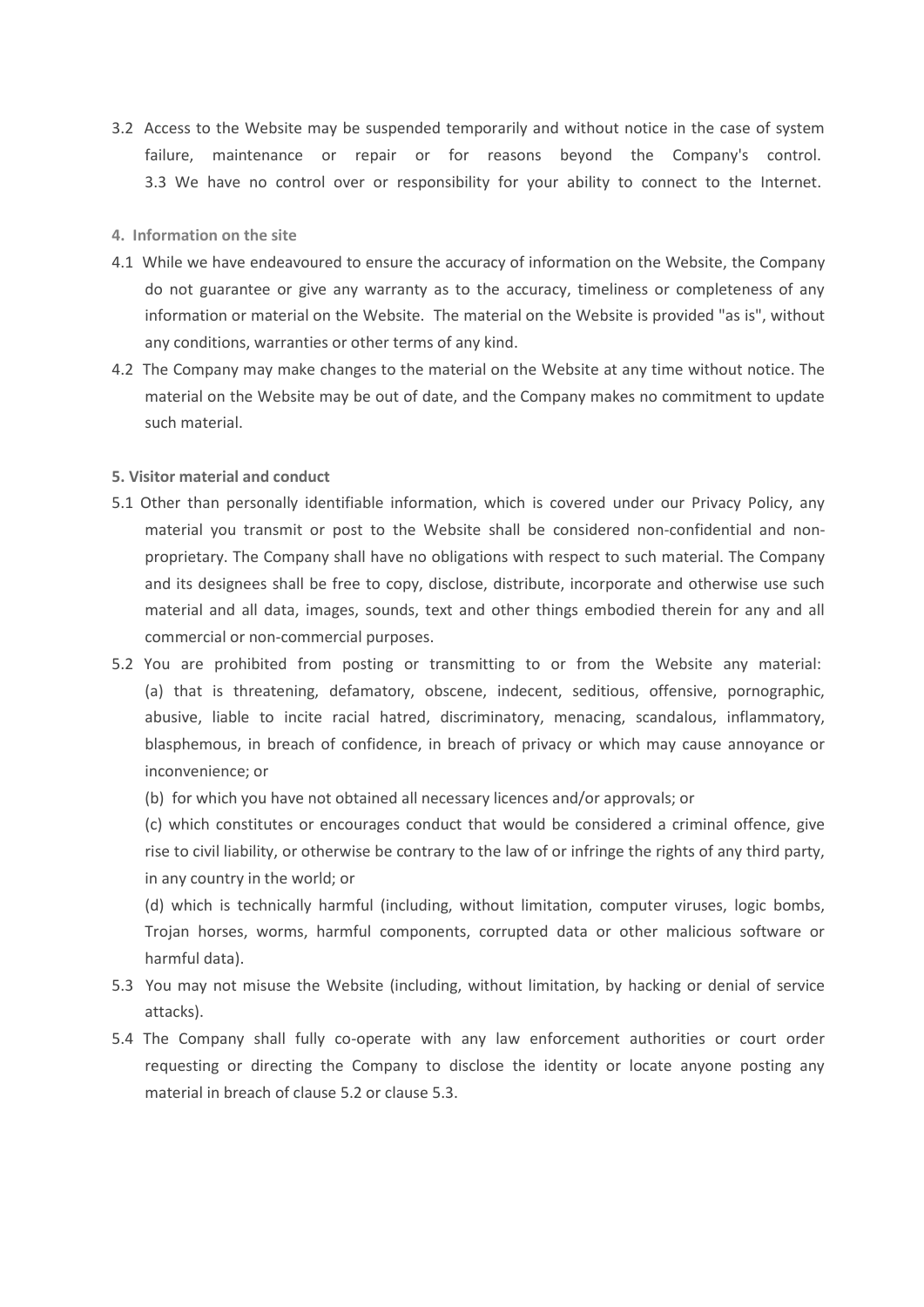## **6. Links to and from other sites**

- 6.1 Links to third party Websites on the Company website are provided solely for your convenience. If you use these links, you leave the Website. The Company has not reviewed all of these third party Sites and does not control and is not responsible for these Websites or their content or availability or any cookies used by them. The Company therefore does not endorse or make any representations about them, or any material found there, or any results that may be obtained from using them. If you decide to access any of these linked third party Websites, you do so entirely at your own risk.
- 6.2 If you would like to link to the company Website, you may only do so on the basis that you link to, but do not replicate, the home page of the Website, and subject to the following conditions: (a) you do not remove, distort or otherwise alter the size or appearance of our logos; (b) you do not create a frame or any other browser or border environment around the Website; (c) you do not in any way imply that the Company is endorsing any products or services other than its own;

(d) you do not misrepresent your relationship with the Company nor present any other false information about the Company;

(e) you do not otherwise use any of our trade marks displayed on the Website without express written permission from the Company;

(f) you do not link from a Website that is not owned by you; and

(g) your Website does not contain content that is distasteful, offensive or controversial, infringes any intellectual property rights or other rights of any other person or otherwise does not comply with all applicable laws and regulations.

- 6.3 The Company expressly reserves the right to revoke the right granted in clause 6.2 for breach of these terms and to take any action it deems appropriate.
- 6.4 You shall fully indemnify the Company for any loss or damage suffered by the Company or any of its group companies for breach of clause 6.2.

#### **7. Registration**

- 7.1 Each registration is for a single user only. The Company does not permit you to share your user name and password with any other person nor with multiple users on a network.
- 7.2 Responsibility for the security of any passwords issued rests with you.

#### **8. Liability**

- 8.1 If you are dissatisfied with the Website, these terms and conditions or any of the content, your sole remedy is to discontinue use of the Website. Save in respect of fraud and or personal injury or death to the extent it results from our negligence, we accept no liability to you whatsoever, whether based on warranty, contract, tort (including negligence) or otherwise
- 8.2 You agree to indemnify, defend and hold us harmless from and against any claims, actions, demands or other proceedings brought against us by a third party, to the extent that such claim, suit, action or other proceeding brought against us is based on or arises in connection with your